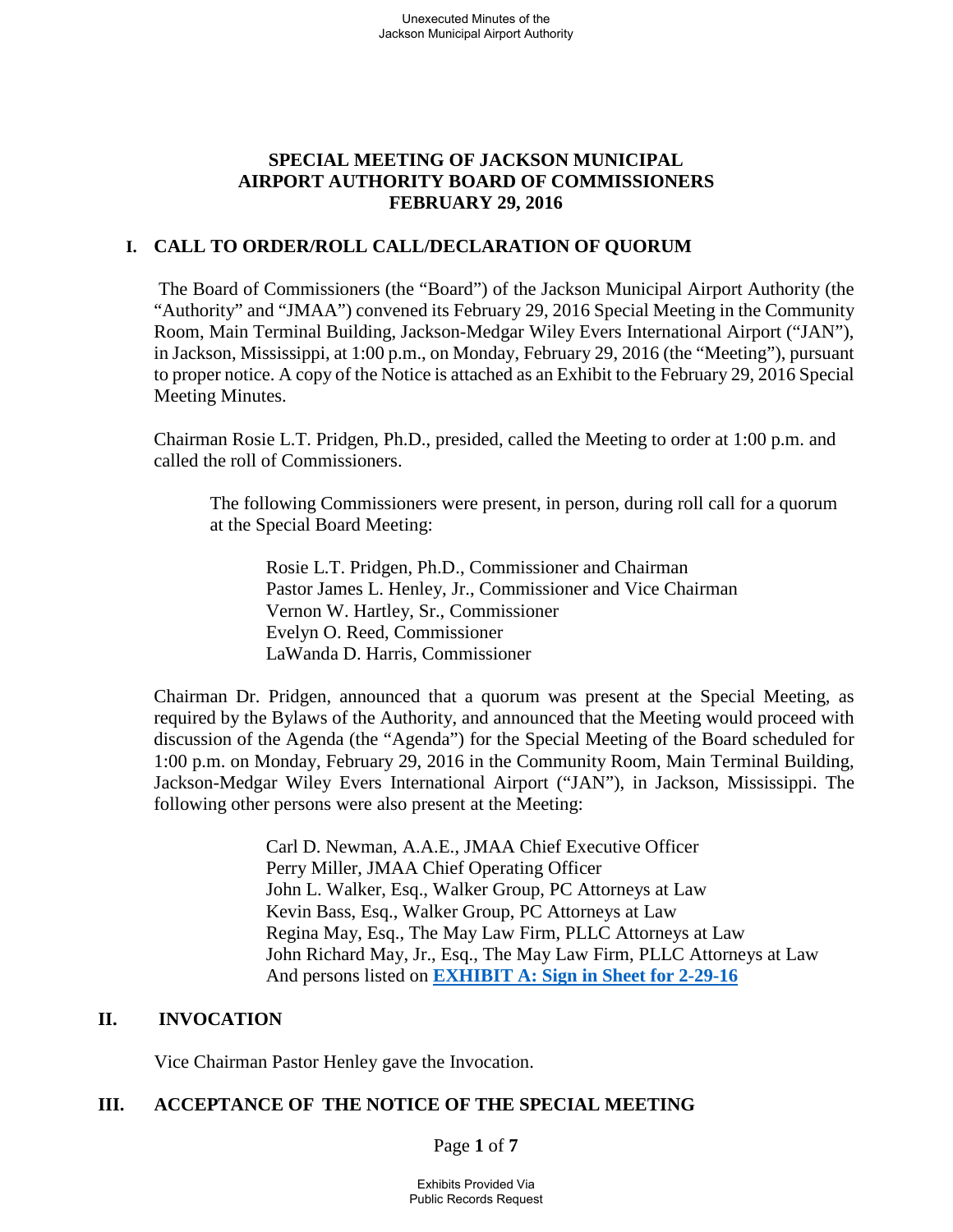**A.** Notice of the Special Meeting of the Board of Commissioners ("The Board") of the Jackson Municipal Airport Authority ("JMAA") February 29, 2016 at 1:00 p.m.

### **RESOLUTION CY-2016-22**

### **APPROVAL OF THE NOTICE OF THE FEBRUARY 29, 2016 SPECIAL MEETING**

After discussion and review, the motion made by Commissioner Hartley, seconded by Vice Chairman Pastor Henley, and approved by unanimous vote, the following resolution was made and entered.

**RESOLVED**, that the Board hereby approves the Notice of the February 29, 2016 Special Meeting and directs that said notice be filed in the appropriate minute book and records of the Authority.

Yeas: Hartley, Harris, Henley, Pridgen, Reed Nays: None Abstentions: None

February 29, 2016

### **IV. PUBLIC COMMENTS**

None

### **V. REPORTS**

### **A. Chairman Dr. Pridgen**

Chairman Dr. Pridgen greeted all persons in attendance at the meeting. She then announced the recognitions shared earlier during February.

She announced that two JMAA Board Members have been appointed to serve on the ACI- NA Directors Board, Commissioner Evelyn Reed and Commissioner Vernon Hartley. Also, she explained the make-up of the Director's Board, along with its duties and goals. She congratulated Commissioner Hartley and Commissioner Reed. The Board, Staff Members and others in attendance applauded the Commissioners as to their appointments and service.

She congratulated JMAA for receiving AAAE's excellence in training award. AAAE recognized 97 airports for excellence in training and JMAA was one of the recipients. The AAAE award levels are based on the number of employees trained and their training levels.

Next, she provided information as to the ANTN Digicast training system used by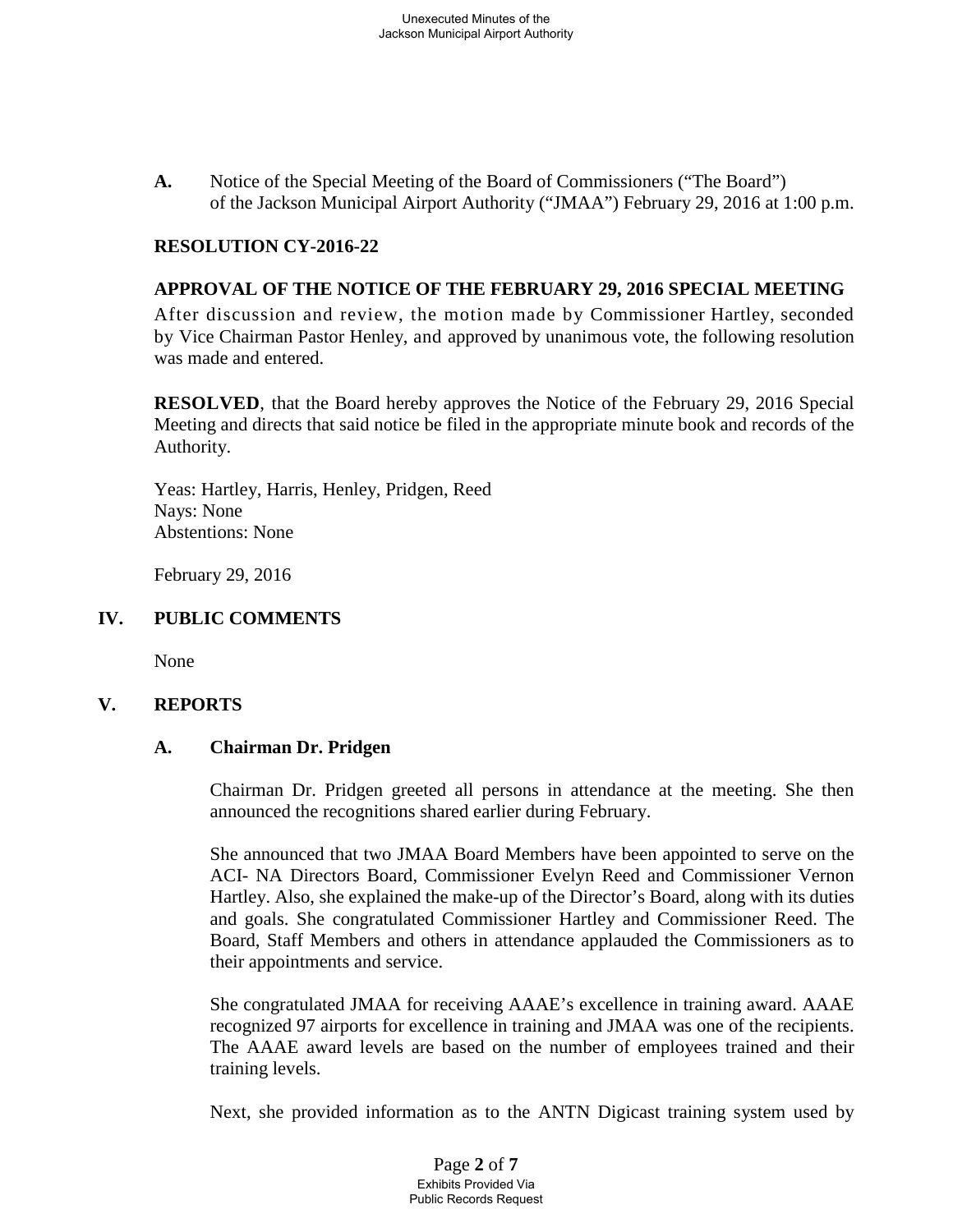JMAA to train airport employees, as well as contractors.

In closing, Chairman Dr. Pridgen stated that as JMAA continues to define, re-define and refine excellence, the previously identified appointments and awards are examples of how JMAA continues to be on the cutting edge of the aviation industry.

Chairman Dr. Pridgen then yielded to Mr. Newman.

### **B. Chief Executive Officer**

1. Mr. Carl D. Newman, A.A.E., CEO, announced his upcoming travel plans. He informed the Board that he will be heading to Salt Lake City, UT for an Airport Consultants Council Meeting, to Galveston, TX for a session with the South Central chapter of AAAE, and then to Washington, DC, along with the Commissioners, for the ACI-NA/AAAE legislative event. He informed the Board that he will ensure that each Commissioner receives the schedule for the meetings with the MS delegation.

## **VI. ACTION ITEMS**

## A. **OTHER MATTERS**

1. Strategic Plan for JMAA Consideration and Adoption.

Mr. Newman addressed the Board and announced that JMAA's Staff received comments as to editing the Strategic Plan from Chairman Rosie L.T. Pridgen, Ph. D., Commissioner Evelyn O. Reed and Commissioner Lawanda D. Harris. He further stated that a memorandum listing the edits/actions, suggested by said Board Members, was distributed to each Commissioner. The Memorandum Re: Strategic Plan 2021 Suggested Edits from the JMAA Board of Commissioners is attached as an exhibit to the February 29, 2016 Special Meeting Minutes. He then discussed several of the actions suggested and changes made as provided in the Memorandum.

As to Action No. 12 of the Strategic Plan, Mr. Newman stated that currently JMAA will focus on improving service domestically and will not focus on increasing service internationally. As such, that edit was not added, but additional language was added that addresses JMAA's intentions to enhance domestic services.

As to Action No. 22 concerning evaluations, Mr. Newman announced that the issue concerning the requested edit was addressed in a separate action of the Human Resources plan. As such, the requested change was not made.

Mr. Newman then requested that the Board consider adopting "Strategic Plan 2021."

Page **3** of **7**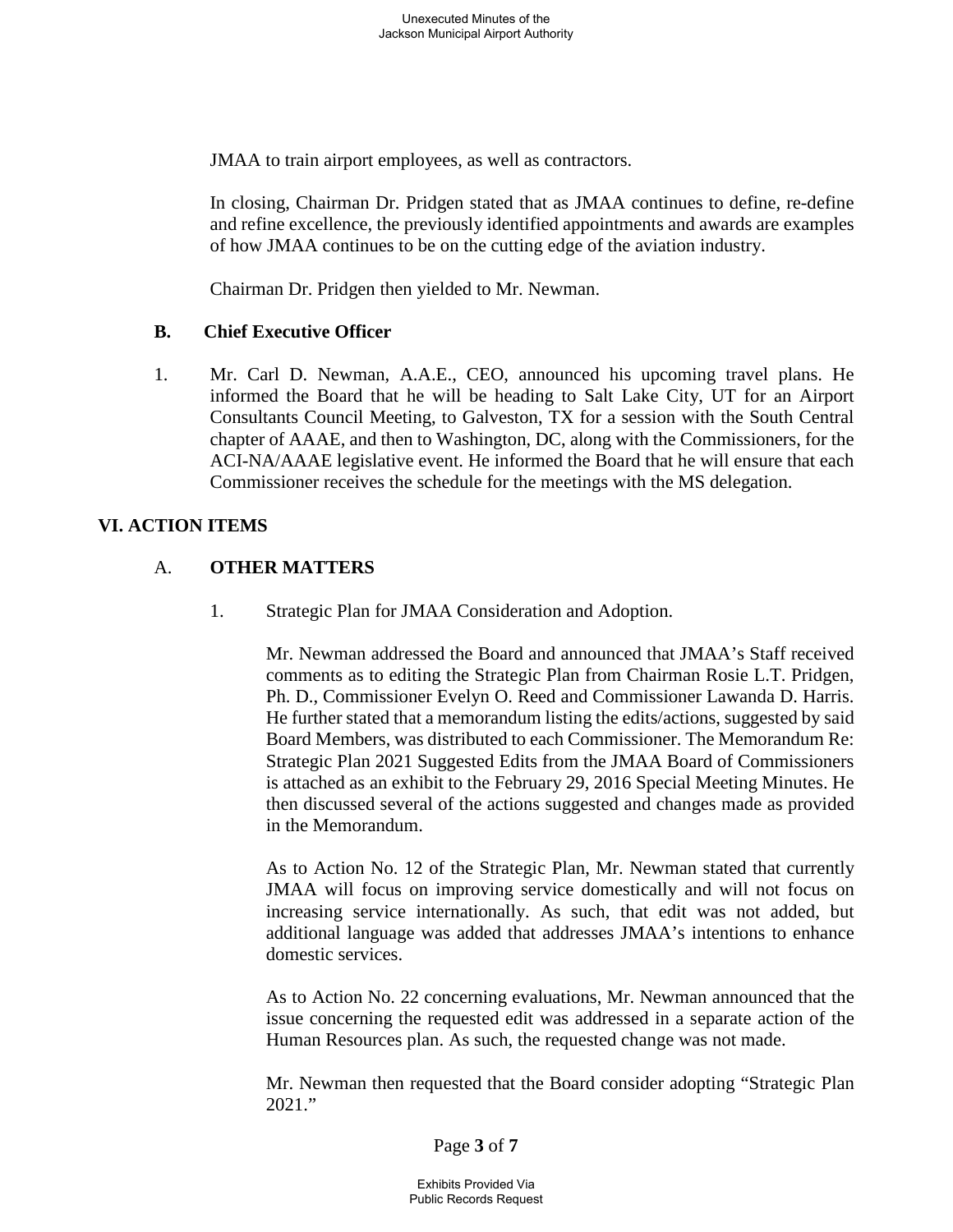### **RESOLUTION CY-2016-23**

# **RESOLUTION ADOPTING "STRATEGIC PLAN 2021" FOR THE JACKSON MUNICIPAL AIRPORT AUTHORITY**

Upon motion by Commissioner Hartley, seconded by Commissioner Reed, the following **RESOLUTION** was made and approved by unanimous vote 5-0-0.

**WHEREAS,** the Board of Commissioner ("Board") of the Jackson Municipal Airport Authority ("JMAA") recognized the need for JMAA to have a Strategic Plan to guide and direct the growth and development of JMAA and therefore by Resolution CY-2016-28, dated February 23, 2015, it authorized JMAA's Staff to solicit proposals from Strategic Planning Consultants; and

**WHEREAS,** JMAA Staff, in Board Memorandum No. CEO 2015-18, dated May 9, 2015, recommended to the Board Jacobsen l Daniels ("Jacobsen l Daniels"), to serve as the Strategic Planning Consultant to develop a Strategic Plan for JMAA; and

**WHEREAS,** the Board, pursuant to Resolution CY-2015-86, May 28, 2015, authorized JMAA's Staff to execute a professional services agreement with Jacobsen l Daniels to prepare a five (5) year Strategic Plan for JMAA; and

**WHEREAS,** beginning in July of 2015, Jacobsen l Daniels, led JMAA's Board, employees, and stakeholders, through a series of meetings to identify various aspects of JMAA and its environment, including its strengths, weaknesses, opportunities, and threats, and with those findings to formulate JMAA's goals and objectives to articulate and achieve those goals during the next five (5) years; and

**WHEREAS,** on February 18, 2016, drafts of the "Strategic Plan 2021" prepared by Jacobsen l Daniels was provided to the Board and afterwards members of the Board provided comments, etc. regarding the draft to Jacobsen l Daniels, which Jacobsen l Daniels incorporated into a final version of "Strategic Plan 2021"; and

**WHEREAS,** Jacobsen l Daniels has presented to the Board the final version "Strategic Plan 2021" and the Board is prepared to adopt "Strategic Plan 2021" in order for it to be communicated to JMAA's Staff, stakeholders, and business partners and thereafter to the public in a press release.

**IT IS THEREFORE, RESOLVED,** that the Board adopts "Strategic Plan 2021" as the five (5) year Strategic Plan for the Jackson Municipal Airport Authority and the Chief Executive Officer and JMAA's management staff shall communicate said Strategic Plan to JMAA's Staff, stakeholders, and business partners and afterwards to the public through a press release.

Yeas: Hartley, Harris, Henley, Pridgen, Reed Nays: None

> Page **4** of **7** Exhibits Provided Via Public Records Request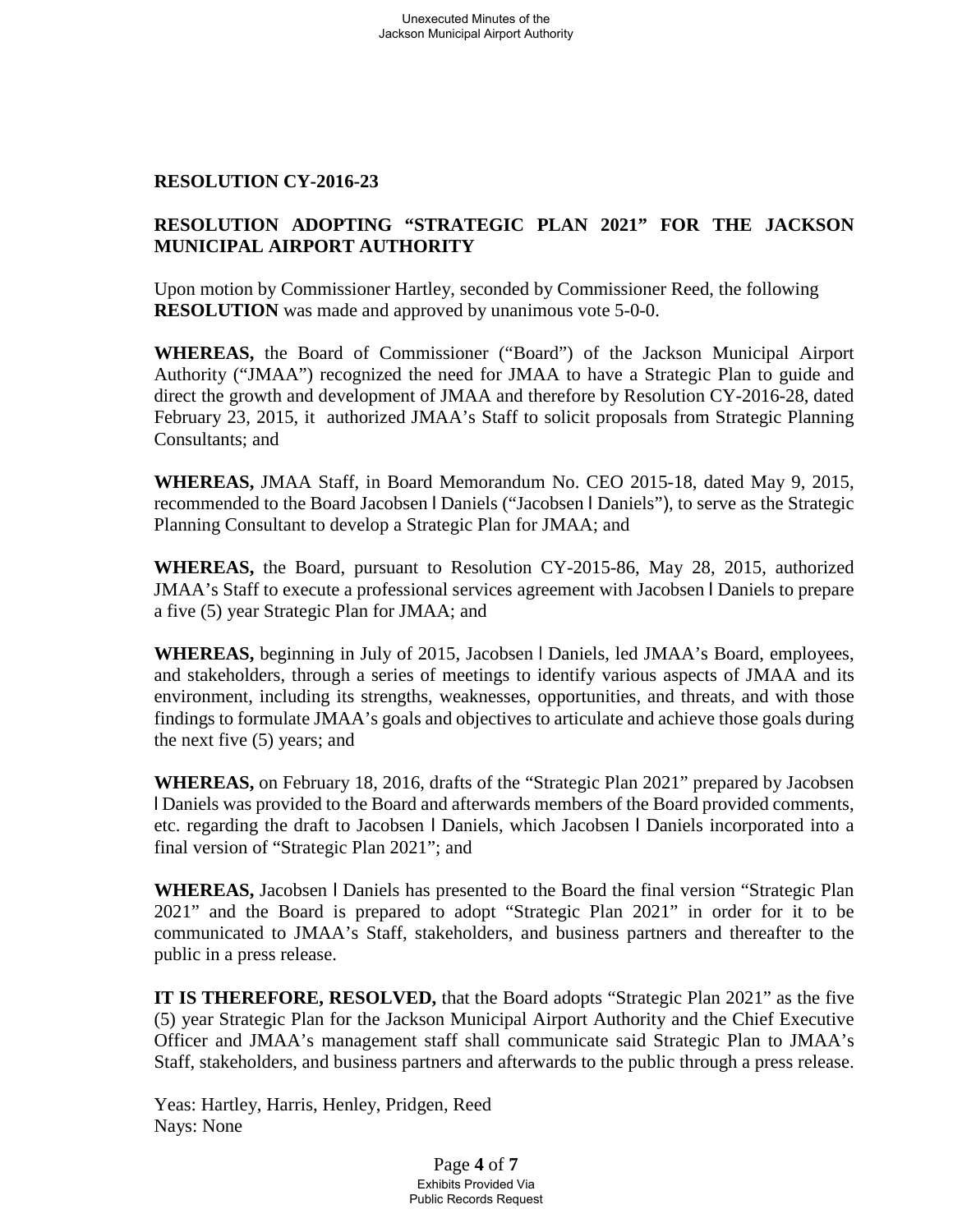Abstentions: None

February 29, 2016

## **OPEN SESSION**

Commissioner Hartley then moved that the Board enter into a Closed Session to discuss whether to go into an Executive Session to consider matters that he believed could be discussed in Executive Session, and Commissioner Harris seconded the motion.

The Board, by a vote of 5-0-0, resolved to close the session. Chairman Dr. Pridgen, asked all, except Mr. Carl D. Newman, A.A.E., CEO, Mr. Perry Miller, JMAA Chief Operating Officer, and the attorneys from Walker Group, PC and The May Law Firm, to leave the room.

All present, with the exceptions noted, were directed to vacate the room and this was done.

The Board went into Closed Session at 1:13 p.m.

# **CLOSED SESSION**

Commissioner Hartley then moved that the Board enter into Executive Session to discuss one (1) potential litigation matter concerning contract bids and one (1) potential litigation matter concerning legislation. Commissioner Harris seconded the motion to enter Executive Session and the Commissioners, by a vote of 5-0-0, resolved to enter Executive Session for the stated purposes.

The Closed Session ended at 1:17 p.m.

### **OPEN SESSION**

Chairman Dr. Pridgen, invited all persons outside the room to re-enter and some did.

Chairman Dr. Pridgen stated in Open Session that the Board, during Closed Session, voted to enter into Executive Session to discuss one (1) potential litigation matter concerning contract bids and one (1) potential litigation matter concerning legislation.

Chairman Dr. Pridgen asked all present, with the exception of Mr. Carl D. Newman, A.A.E. CEO, Mr. Perry Miller, JMAA Chief Operating Officer and the attorneys from Walker Group, PC and The May Law Firm, to leave the room.

The Board went into Executive Session at 1:18 p.m.

### **EXECUTIVE SESSION**

Page **5** of **7**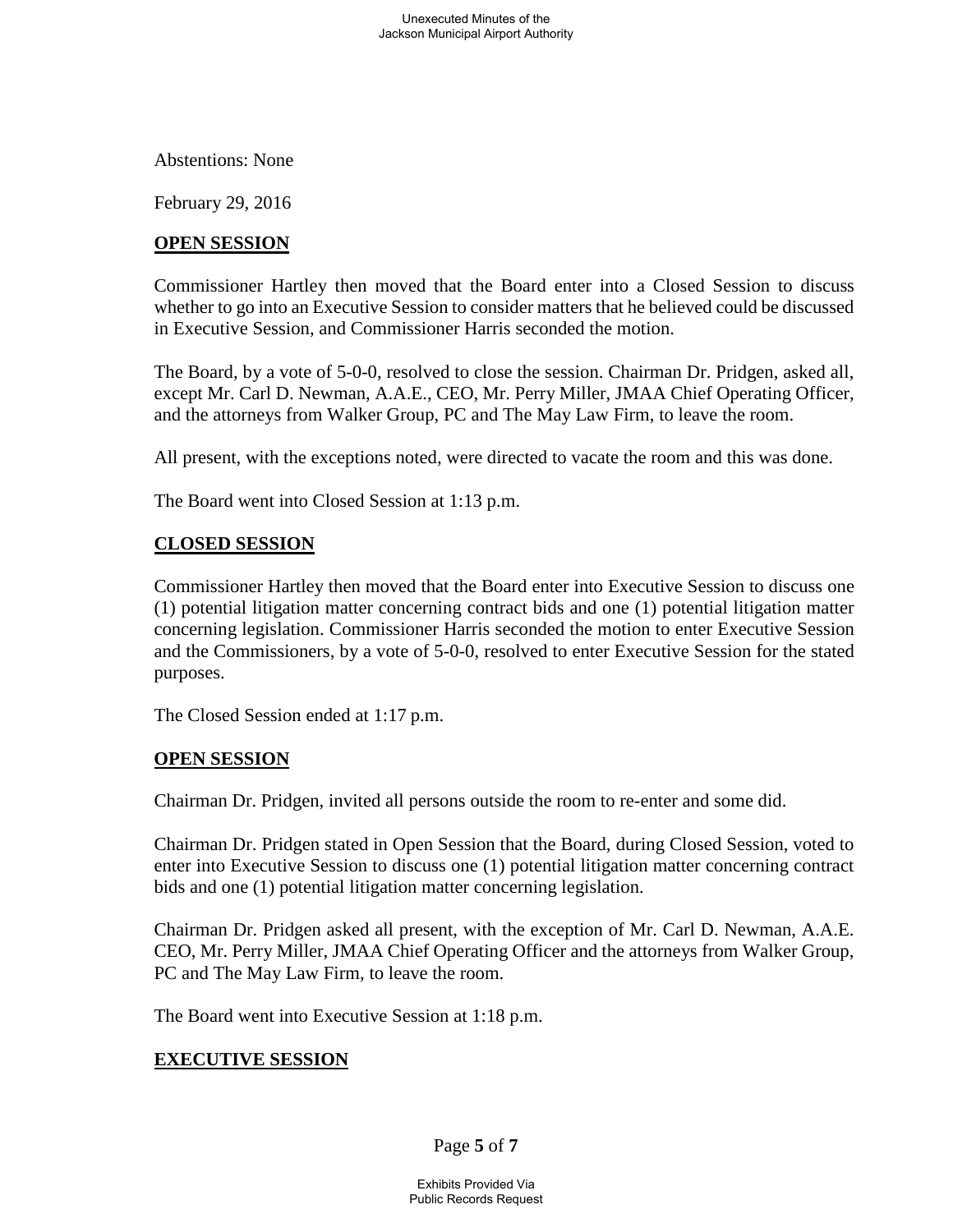During the Executive Session, the Board discussed matters as to one (1) potential litigation matter concerning contract bids and one (1) potential litigation matter concerning legislation and took no action.

Upon motion by Commissioner Hartley, seconded by Vice Chairman Pastor Henley, and the unanimous approval of the Board Members present in the Executive Session (5-0-0), the Executive Session was ended at 3:36 p.m.

# **OPEN SESSION**

Chairman Dr. Pridgen, invited all persons outside the room to re-enter and some did.

Chairman Dr. Pridgen, stated in Open Session that the Board, during Executive Session discussed a one (1) potential litigation matter concerning contract bids and one (1) potential litigation matter concerning legislation and took no action regarding those matters.

2. Attorney Professional Services Agreement

The Board discussed amending the professional service agreement with Justice Fred Banks, Jr. and the Phelps Dunbar LLP Law firm. Chairman Dr. Pridgen then announced that she would consider a motion concerning as to amending said professional services agreement.

# **RESOLUTION CY-2016-24**

# **RESOLUTION AMENDING THE EXISTING PROFESSIONAL SERVICES AGREEMENT WITH JUSTICE FRED BANKS, JR. AND PHELPS DUNBAR LLP LAW FIRM**

Upon motion by Vice Chairman Pastor Henley, seconded by Commissioner Hartley, the following **RESOLUTION** was made and approved by a unanimous vote.

**WHEREAS,** the Board has considered amending the existing professional services agreement with Justice Fred Banks, Jr. and Phelps Dunbar LLP to increase the maximum compensation amount for legal services included therein from \$8,000.00 to \$20,000.00, effective as of 2/29/16.

**IT IS THEREFORE RESOLVED,** that the existing professional services agreement with Justice Fred Banks, Jr. and Phelps Dunbar LLP shall be amended to increase the maximum compensation amount for legal services included therein from \$8,000.00 to \$20,000.00, effective as of 2/29/16.

Yeas: Hartley, Henley, Harris, Pridgen, Reed Nays: None Abstentions: None

February 29, 2016